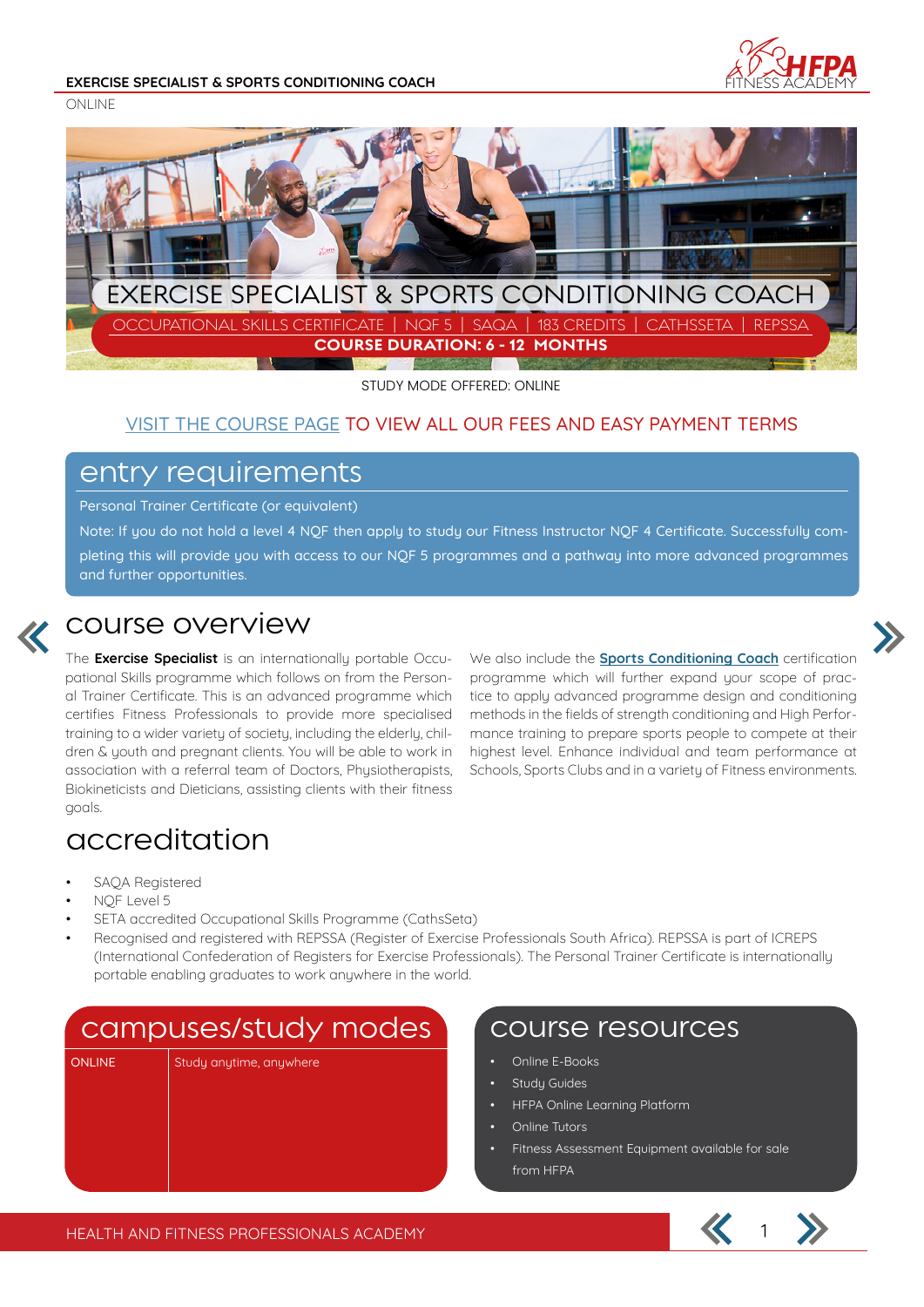| subjects & modules                                                                                                                                                                                       |                                                                                       |
|----------------------------------------------------------------------------------------------------------------------------------------------------------------------------------------------------------|---------------------------------------------------------------------------------------|
| <b>EXERCISE PHYSIOLOGY</b>                                                                                                                                                                               | <b>SPECIAL POPULATIONS</b>                                                            |
| The muscular and skeletal systems                                                                                                                                                                        | Adaptations of exercises for pregnancy,<br>63<br>children and youth, and older adults |
| $\left( 2\right)$<br>The changes which occur due to posture and<br>special conditions                                                                                                                    |                                                                                       |
| <b>NUTRITION &amp; INJURIES</b>                                                                                                                                                                          |                                                                                       |
| Nutrition: Nutrition and dietary requirements for specific goals and special conditions                                                                                                                  |                                                                                       |
| Injuries: Adapting exercise programmes to risk factors and special conditions within the scope, and the<br>2<br>referral process for clients with conditions outside the scope of an exercise specialist |                                                                                       |
| <b>FITNESS ASSESSMENTS</b>                                                                                                                                                                               |                                                                                       |
| Procedures for assessing sports specific clients and special population clients                                                                                                                          |                                                                                       |
| <b>SPORTS CONDITIONING</b>                                                                                                                                                                               |                                                                                       |
| Training principles and methods of developing sports conditioning programmes                                                                                                                             |                                                                                       |

# learning outcomes

Successful learners will be able to:

- Identify and describe the physiological characteristics unique to special populations
- Identify and describe the anatomical & bio-mechanical differences unique to each special population
- Perform assessments and fitness tests for special populations
- Advise special populations on nutritional requirements and ergogenic aids
- Deal with common injuries, illnesses and special considerations in the context of physical activity
- Design implement and instruct exercise programmes for older adults and increased risk
- Design, implement and instruct exercise programmes for pregnancy
- Design, implement and instruct exercise programmes for children and youth
- Apply the principles and methods of sport fitness conditioning
- Periodise training and the training year

## learning pathways

- Performance Coach
- National Certificate in Sports Management
- Nutrition Advisor

# hfpa online learning platform (olp)

#### **All students are given access to our advanced and interactive Online Learning Platform.**

You are never alone when you study online with us! The HFPA OLP has been carefully developed to bring you all the benefits of a traditional classroom setting, facilitating interactive learning through multi-media lessons, videos, quizzes, questionnaires, forums, links, presentations, journals, assignment and exam submissions and more!

You will receive constant communication and feedback from your very own Online Tutor and steadfast support from our dedicated online-support team.